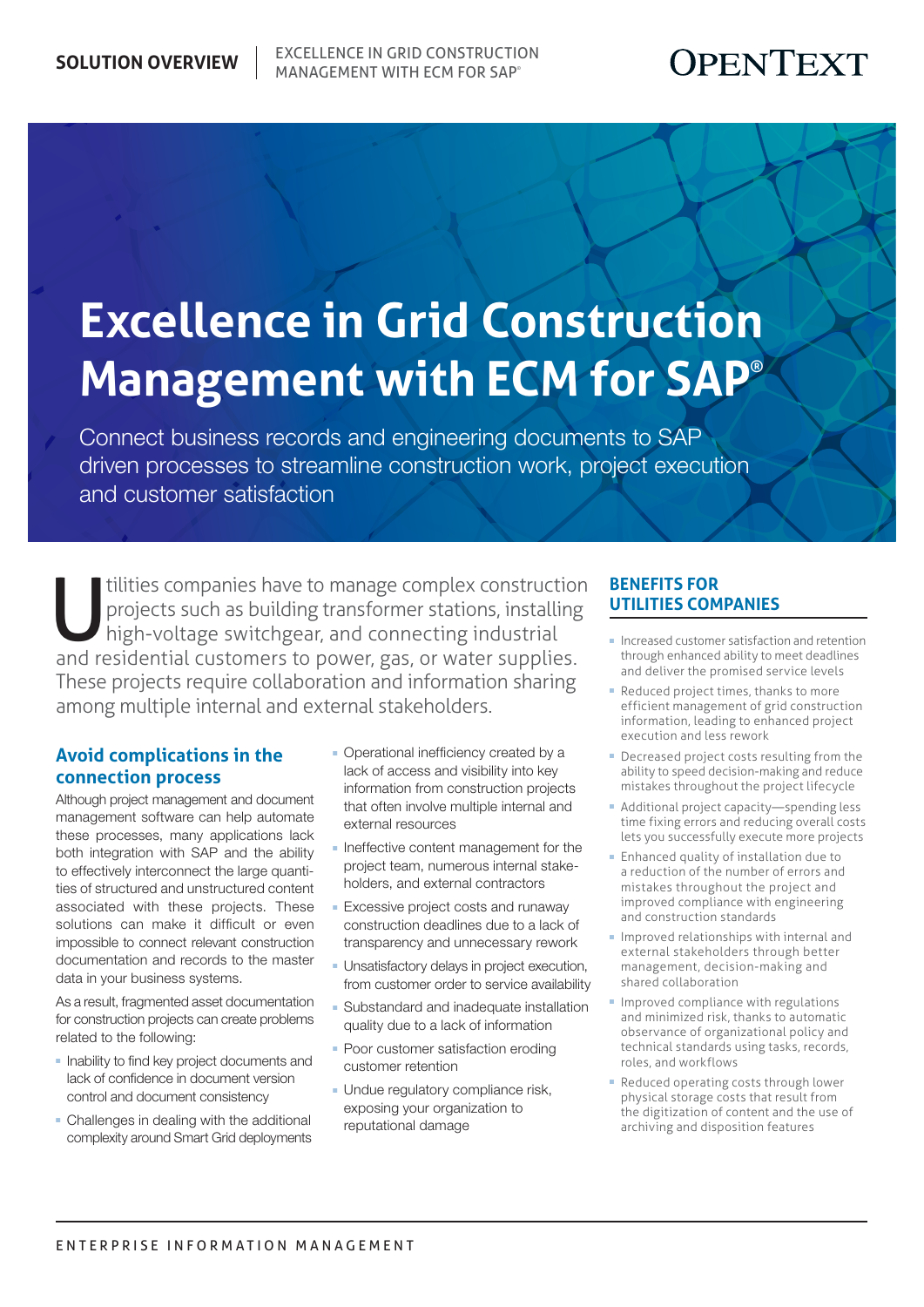**SOLUTION OVERVIEW EXCELLENCE IN GRID CONSTRUCTION** Management with ECM for SAP®

OpenText Extended ECM *for SAP Solutions*  can help you address these challenges. It connects the unstructured content with structured data in SAP transactions. With Extended ECM *for SAP Solutions*, you gain direct access to project and procedural documentation within your SAP software environment. You can use functionality such as version control, access control, and workflow approvals to place appropriate business controls on documents and records. Collaboration tools such as shared team workspaces, discussion forums, follow-ups, tasks, and notifications help you work more effectively with internal and external stakeholders. In addition, archiving features let you store content in one location and make it available to users through numerous user interfaces. Most importantly, the application is integrated with SAP Business Suite software such as the SAP Enterprise Resource Planning (ERP) SAP CRM, and SAP IS-U applications. Using this integration, you can automatically associate content in Extended ECM *for SAP Solutions* with objects and transactions in your core business software.

#### **Robust content management features for construction projects**

Improve project efficiency and help to cost-effectively manage grid construction projects with the rich functionality provided by OpenText Extended ECM *for SAP Solutions*, enhancing customer satisfaction while improving your bottom line.

Document integration is simple and continues through all phases of your projects, including service connection or extension requests, pre-study and proposal, order placement, project planning, construction, commissioning, and start-up. Complex details for Smart Grid construction and implementation are stored alongside the project transactions.

#### **Collect, store, and share project documentation**

Easily collect all documents on all key activities performed, creating a complete record for each project. Share knowledge with all project-related information available in a central location, allowing authorized users to access it.

Users of SAP software can attach documents and even entire workspaces, from Extended ECM *for SAP Solutions* to transactions in SAP applications. You can give other employees and contractors access to documents in this central location from SAP Business Suite software or the webbased user interface of Extended ECM *for SAP Solutions*. This allows business users to leverage content from SAP software without extensive training.

### **A clear view of project information**

Provide a 360-degree view of the content and correspondence created to support a project, including email, permits, licenses, certificates, and other physical records.

Instead of storing project-related documents in many different systems and locations, you can use the software to centralize project-related documentation in a single place, where it is intuitively organized and readily available for authorized user access. Find project information via the intuitive document search feature. Simplify work process by using the software to standardize project workspaces, which helps business users file records in the appropriate locations now and locate project information more efficiently in the future.

#### **Working together, better**

Improve communication among stakeholders both inside your organization and outside.

External clients, vendors, and partners involved with construction projects can use collaborative project workspaces to share and hand-over documents across departments and organizations. For projects requiring external stakeholders, you can set up a secure extranet environment and protected workspaces in which to share documents using the expanded functionality of OpenText Extended ECM *for SAP Solutions*. Because the interface is webbased, all your business partners need is a web browser and their username and password to work efficiently and securely within your processes.

## **OPENTEXT**

*Improve project efficiency and help to costeffectively manage grid construction projects with the rich functionality provided by OpenText Extended ECM for SAP Solutions, enhancing customer satisfaction while improving your bottom line.*